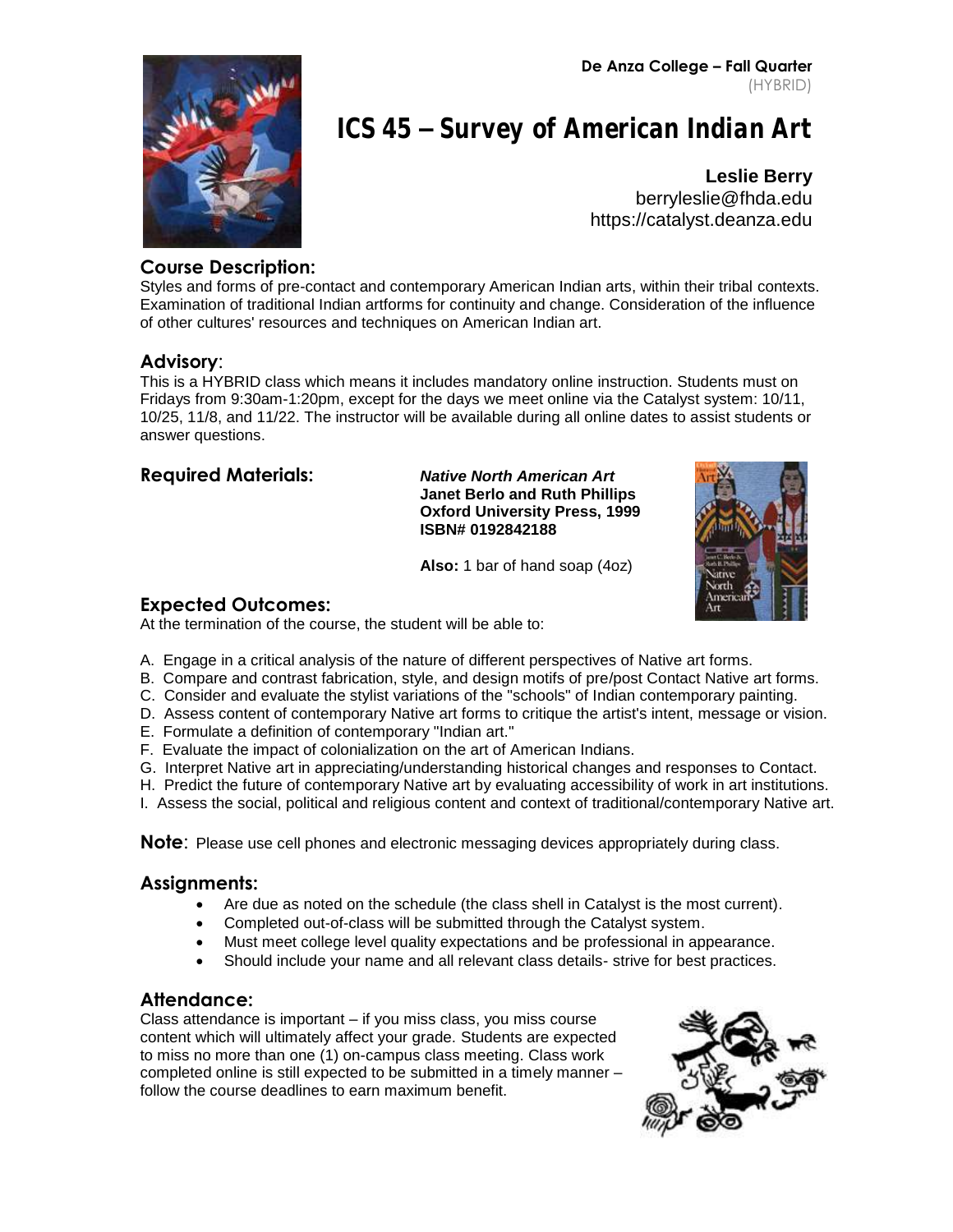### **Standards of Behavior:**

Any student disrupting class may be asked to leave the class. De Anza College will enforce all procedures set forth in the Student Standards of Conduct (see the class schedule), and the appropriate remedial and/or disciplinary steps will be taken when violations occur.

#### **Plagiarism:**

All research assignments will meet collegial standards for the citation of materials – students may use any standardized format for written works. Work which does not reflect proper use of citations will receive a zero score – this applies to both the in-class and online portions of the course.

#### **Extra Credit:**

A maximum of 50 extra credit points may be earned by completing approved assignments. Options are posted inside Catalyst – read and follow instructions carefully. Note deadlines.

#### **Instructional Reminders:**

- There are no make-ups for missed work in the classroom: absences = missed points.
- Late work is accepted at the discretion of the instructor with a 50% point loss.
- E-mailed assignments will not be accepted without prior instructional approval.
- Information about grades will be discussed only in person or through the Catalyst system.
- If you stop attending class it is YOUR responsibility to DROP the course.
- Exam dates/times will NOT be adjusted to accommodate student travel schedules.
- Make copies of all online course materials for your personal files.
- Check that your file uploaded or that your quiz submitted inside Catalyst.
- Deadlines exist for a reason complete assignments on time.
- An "F" grade will not be awarded at the end of class unless it was earned.

## **Accessing the Catalyst System:**

Catalyst is the De Anza college online course management system. It is built on the Moodle platform and hosts traditional on-campus courses enhanced with online features, hybrids (like this one) and fully online courses.

As a HYBRID course, we meet in the classroom and utilize the course management system to meet online. It is important that all students understand how to access online course materials.

Access the online segment of the course at:

#### **https://catalyst.deanza.edu**

- 1. Log-in to the site using your username and password.
- 2. Once you've logged in, find the link for the course and open the course environment.
- 3. Follow the instructions for each week of the session.

There are first-time user guides on the log-in page, as well as additional resources to make the online segment of the class easier to navigate. Contact the instructor with any additional needs.

If you added the class after the quarter began, it may take up to one (1) business day from the time you officially enroll for your account to be created (please be patient). If you cannot log-in by noon on the next business day after your ADD was processed, contact technical support at:

#### **http://catalysthelp.deanza.edu/?pg=contact**



**Visit the National Museum of the American Indian at www.nmai.si.edu and explore the artistic traditions of more than 500 Native nations.**